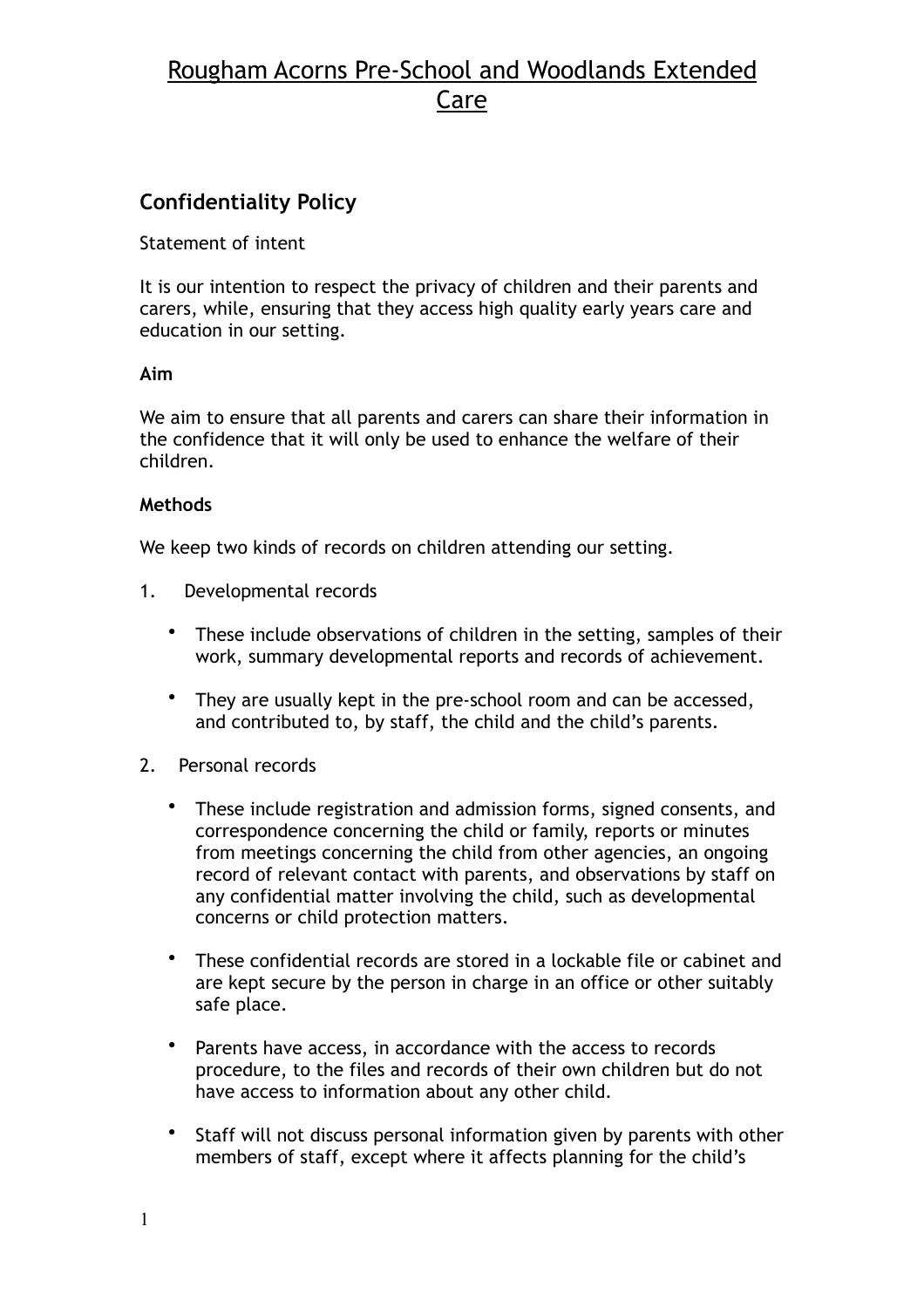# Rougham Acorns Pre-School and Woodlands Extended Care

needs. Staff induction includes an awareness of the importance of confidentiality in the role of the key person.

#### Other records

- Issues to do with the employment of staff, whether paid or unpaid, remain confidential to the people directly involved with making personnel decisions.
- Students on Pre-school Learning Alliance or other recognised qualifications and training, when they are observing in the setting, are advised of our confidentiality policy and required to respect it.

#### **Access to personal records**

Parents may request access to any records held on their child and family following the procedure below.

- Any request to see the child's personal file by a parent or person with parental responsibility must be made in writing to the setting leader or manager.
- The setting leader informs the chairperson of the management committee and sends a written acknowledgement.
- The setting commits to providing access within 14 days although this may be extended.
- The setting's leader or manager and chairperson of the management committee prepare the file for viewing.
- All third parties are written to, stating that a request for disclosure has been received and asking for their permission to discuss to the person requesting it. A copy of these letters are retained on the file.
- 'Third parties' include all family members who may be referred to in the records.
- It also includes workers from any other agency, including social services, the Health Authority, etc. It is usual for agencies to refuse consent to disclose, preferring the individual to do directly to them.
- When all the consents/refusals to disclose have been received these are attached to the copy of the request letter.
- A photocopy of the complete file is taken.